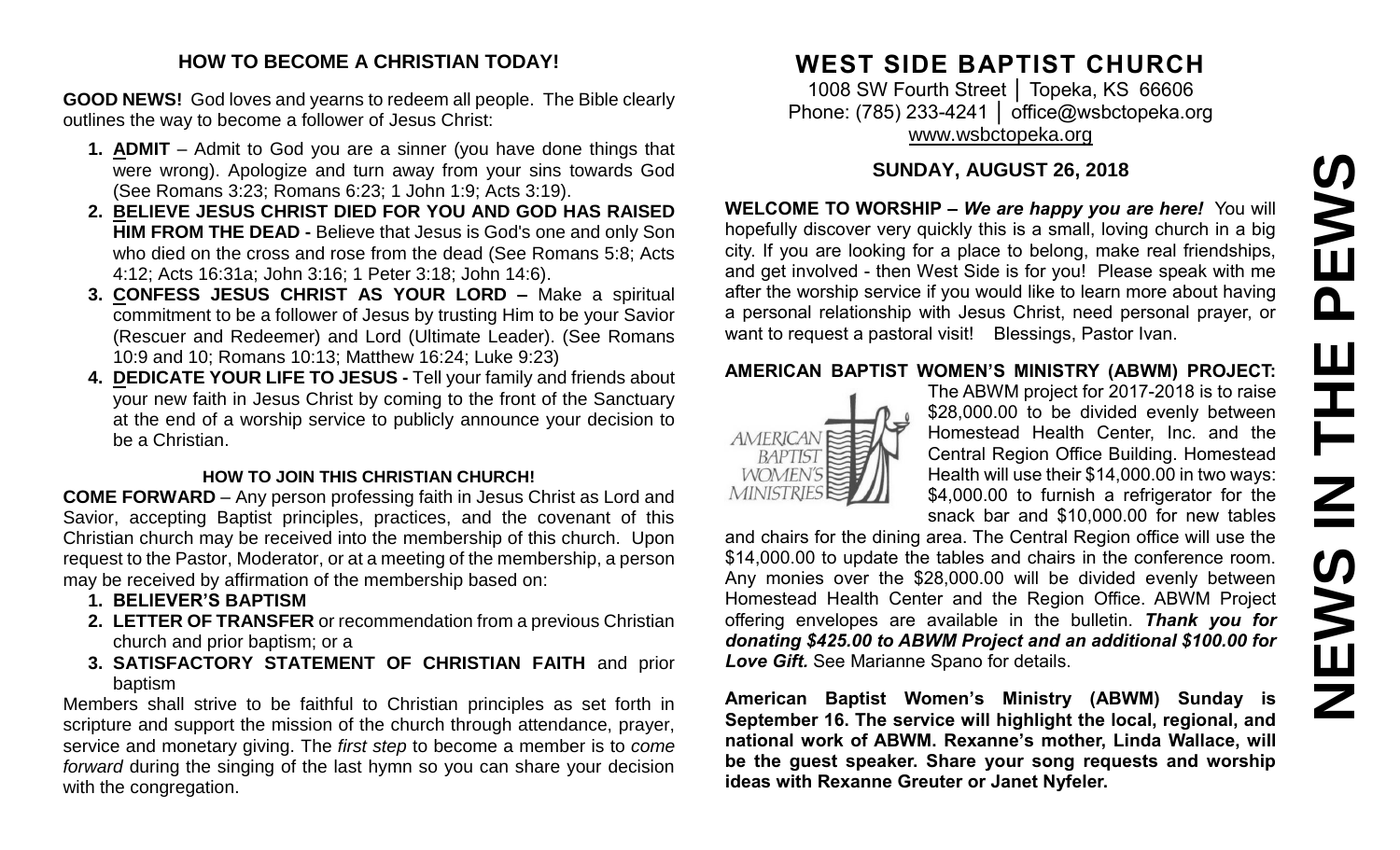**AGAPE BENEVOLENCE FUND** - Your neighbors and friends need your help! The Church receives financial donations overand-above our operating expenses to help members and neighbors in need with medicine, rent/mortgages, utilities, and water bills. Would you consider giving a gift to help our church



family and friends? Donations can be given on Sunday, mailed to the Church, or dropped off at the Church Office (M-F, 8 am to 4 pm). ~Pastor Ivan

#### **AUTOMATED EXTERNAL DEFIBRILLATOR (AED) –** The Heartsaver CPR/AED and First- Aid Training was held on June 28 here at the church. The course provides a 2-year certification and guidelines set forth by the American Heart Association. Those who are now certified are Pastor Ivan Greuter, Jessa Greuter, Macy Greuter, Mark

Arnold, Jim Goodnow and Ernie Longstaff. Thank you all for taking the time to become CPR/AED certified. If there is anyone interested in taking this class, please let me know. ~ Pat Carreno

**BABY CLOSET -** The Baby Closet received a donation from the Diaper Depot. Those items donated were several boxes of diapers, pull ups, and baby wipes. This donation was a big help to keep our diapers in stock. Community Action is now in charge of the Diaper Depot. We are so grateful to the Diaper Depot for their donation. ~ Pat Carreno

**BIBLE STUDY -** Come for the free one-hour small group study of the biblical book **"ACTS OF THE APOSTLES" on Wednesdays at 10:30 am in Holmer Hall**. The Bible study is taught start-to-finish ("Lectio continua"), no previous experience necessary. Bible studies are free and open to the public.

**BOILER REPAIRS –** The Church voted unanimously during the Quarterly Business Meeting on April 29 to accept the **\$43,000.00** bid from McElroy's Mechanical Contractors to repair the boilers this summer. The church has **received \$20,110.07** in donations for these unexpected repairs. See Harry Carpenter for details about the boilers. Talk with Nancy Lindberg, Church Treasurer, about donations and/or a pledge.



# **WEEKLY CALENDAR**

#### **SUNDAY, AUGUST 26**

| 9:15 am    | Sunday School Cinema & Breakfast (HH)        |
|------------|----------------------------------------------|
| 10:30 am   | Sunday School Promotion & Bible Distribution |
| $10:30$ am | Worship Service (S)                          |

#### **MONDAY, AUGUST 27**

| $9:00 - 10:00$ am        | Music Committee Meeting (HH)       |
|--------------------------|------------------------------------|
| $9:00 - 11:00$ am        | <b>Baby Closet Ministry</b>        |
| $1:00 - 2:30$ pm         | <b>Bylaw Review Committee (HH)</b> |
| $6:00 - 9:00 \text{ pm}$ | Capital City Men's Chorus (FH)     |

### **TUESDAY, AUGUST 28**

| $7:15 \text{ pm}$ | Outreach & Evangelism Meeting (HH) |
|-------------------|------------------------------------|
|-------------------|------------------------------------|

## **WEDNESDAY, AUGUST 29**

| $10:30$ am        | Bible Study (HH)                   |
|-------------------|------------------------------------|
| $4:00 - 6:00$ pm  | Fruit & Vegetable Food Pantry (FH) |
| $5:00 - 7:00$ pm  | <b>Baby Closet Ministry</b>        |
| $7:00 \text{ pm}$ | Choir Practice (S)                 |
|                   |                                    |

## **THURSDAY, AUGUST 30**

| $1:00-3:00$ pm   | <b>Baby Closet</b>                     |
|------------------|----------------------------------------|
| $6:00 - 8:30$ pm | Ward Meade Neighborhood Improv. Assoc. |

#### **FRIDAY, AUGUST 31**

| $7:00$ pm                    | Youth at Labor of Love (Ottawa Univ.) |
|------------------------------|---------------------------------------|
| <b>SATURDAY, SEPTEMBER 1</b> |                                       |
|                              | Youth at Labor of Love (Ottawa Univ.) |
| $1:00$ pm                    | <b>Worship Team Practice</b>          |
| <b>SUNDAY, SEPTEMBER 2</b>   |                                       |

# 9:15 am Sunday School Cinema & Breakfast (HH) 10:30 am Worship (S)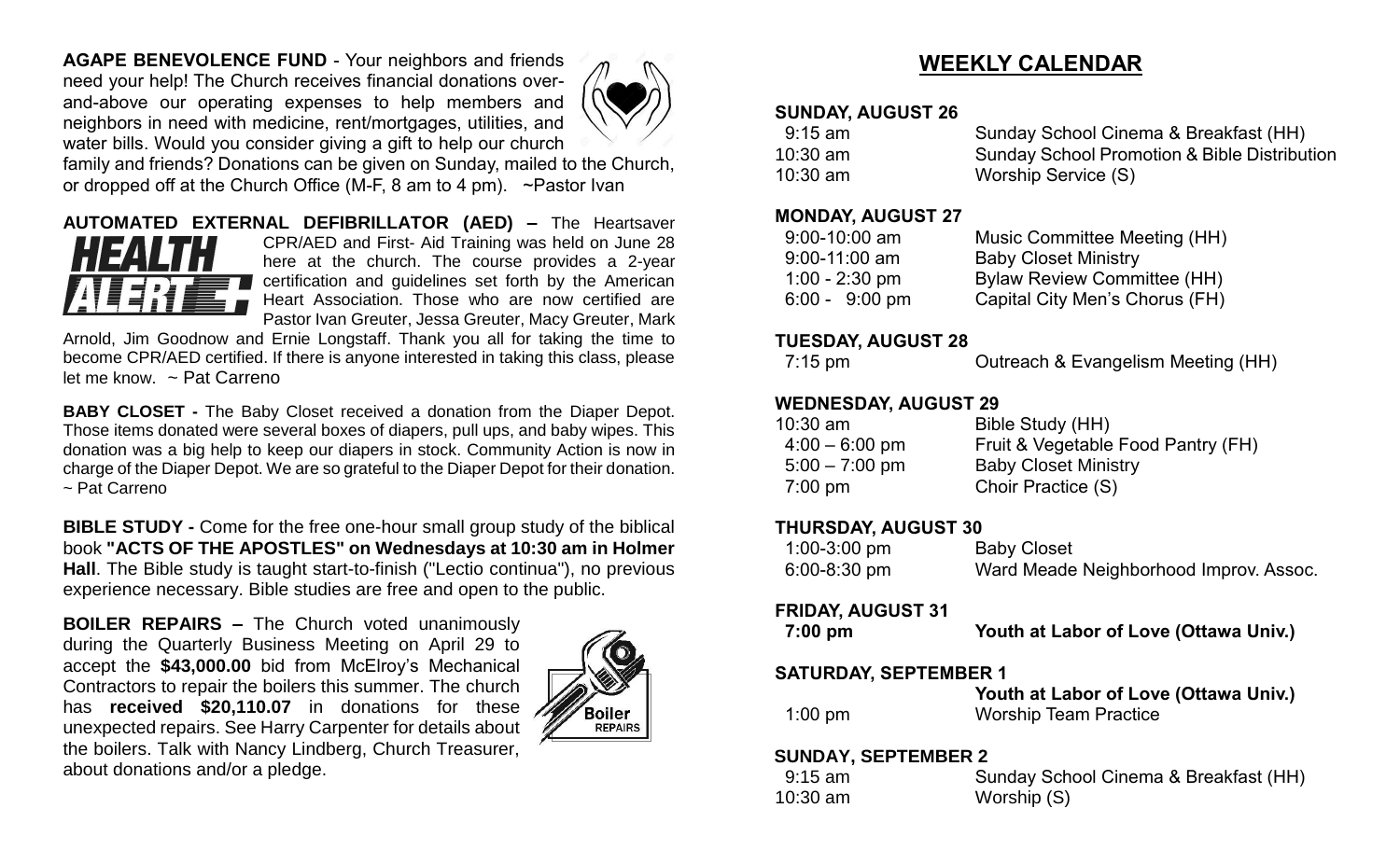# **IN OUR THOUGHTS AND PRAYERS**

Mark Arnold – Healing for health concerns Martha Beyer – Healing for health concerns Mark Calloway – Healing for health concerns Al Carpenter – Healing for health concerns Bradley Carpenter – Healing for health concerns Harry and Pat Carpenter – Healing for health concerns Pat Carreno – Healing for health concerns Esther Carrier – Healing for health concerns Shirley Dell – Healing for health concerns Larry Gill – Healing (Harry Carpenter's friend) Ernie and Judy Longstaff – Healing for health concerns Hilda Lundgren – Healing for health concerns Nancy May – Healing for health concerns Cale Miller – Healing (Harry Carpenter's friend) Marie Merrifield – Healing for health concerns Rogene Moody – Healing for health concerns Don Morris – Healing for health concerns Ken Paslay – Healing for health concerns Cole Payne – Healing for health concerns (Alice and Clarence's grandson) Edward Perkins – Healing for health concerns (Gardner, KS) Becky Poe – Healing for health concerns Jill Roesler – Healing for health concerns Michael Silsby – Healing for health concerns (Rogene Moody's grandson) Keith Springer – Healing for health concerns (Marianne Spano's brother)

Lola Zab – Healing for health concerns (Marianne Spano's sister)

## **HOMEBOUND & CARE FACILITIES:**

\*June Cunningham –Brewster Place \*Etta Landis – Legend \*Helen Farrar – Plaza West Care Center \*Mae Martin – Plaza West \*Gerald Haney – \*Theo Penny – Lawrence \*Russ Hunter – \*Juanita Plankinton – \*Mary Lou Johnson – Aldersgate \*Hazel Smith-Tindall – \*Alice Kieffer – \*Reginald Kirby –

**FRUIT & VEGETABLE FOOD PANTRY –** Free bread, fruits, and vegetables on **Wednesdays from 4:00 to 6:00 pm**, while supplies last. PROGRAM ELIGIBILITY: Households living in Topeka area (zip code 66601-66619). INCOME GUIDELINES: None. **ID REQUIRED:** Client must bring a PHOTO ID AND A PIECE OF US MAIL with client's name and



current address for identification. HOUSEHOLDS: One household per address. All food is available at no cost. West Side does not participate in Client Track. **TIME CHANGE: 3:30 to 5:30 PM Starting September 1.**

**HABITAT FOR HUMANITY -** Volunteers Needed! The Habitat for Humanity Faith Build is an opportunity for our faith groups to put God's love into action. Over 20 Topeka faith groups have come together to construct



a home in our Ward Meade Neighborhood. If you are interested in joining these efforts, please sign-up at [http://www.topekahabitat.org/faith-build.](http://www.topekahabitat.org/faith-build) Or, contact Janice at (785) 234-4322 or [exec@topekahabitat.org.](mailto:exec@topekahabitat.org) See Don Johnson for details.

#### **NEWS FROM CHRISTIAN EDUCATION -** Our Summer Sunday School Cinema



has been a wonderful time of fellowship and discussions. Thanks to Pastor Ivan for his thought-provoking questions and to everyone who's shared yummy treats. We plan to run through Labor Day weekend.

We need everyone to please fill out the Sunday

School Survey to help us plan our fall programs. It's our intent to offer relevant and interesting classes, and we need your input.

We're also gearing up for Wonderful West Side Wednesdays to begin with a Western Round-up on Aug 29. We still need some volunteers to help with some simple tasks. Consider joining this wonderful mission of our church where we work to feed our neighbors both physically and spiritually. God has blessed us with this task and we look forward to this new season of activities where we can share His message and love.  $\sim$  Alice Payne, C.E. Coordinator